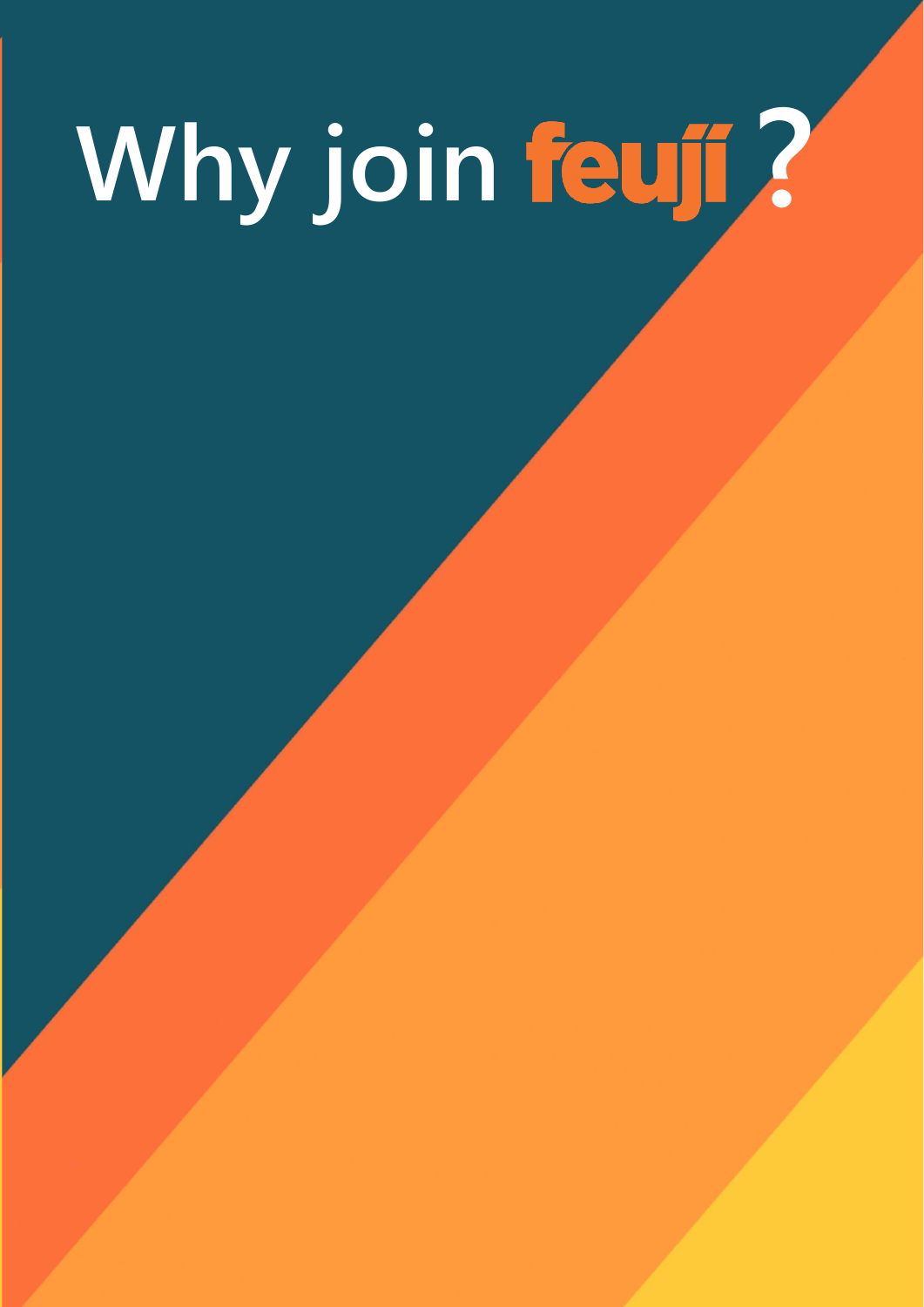**Do you have the passion and the drive it takes to design a career that is uniquely yours? Do you thrive on collaboration, creativity, and development? Are you enthusiastic about helping people?** 

**If yes, we invite you to discover one of the most rewarding careers that you can imagine.** 

**Feuji gives you the opportunity to do something meaningful while accelerating the pace at which you learn new things. We offer competitive pay, flexible hours, professional training, excellent mentorship, and a chance to work with the latest technology.**

**Join us and be a part of the team that helps you achieve your dreams while also delivering positive impact.**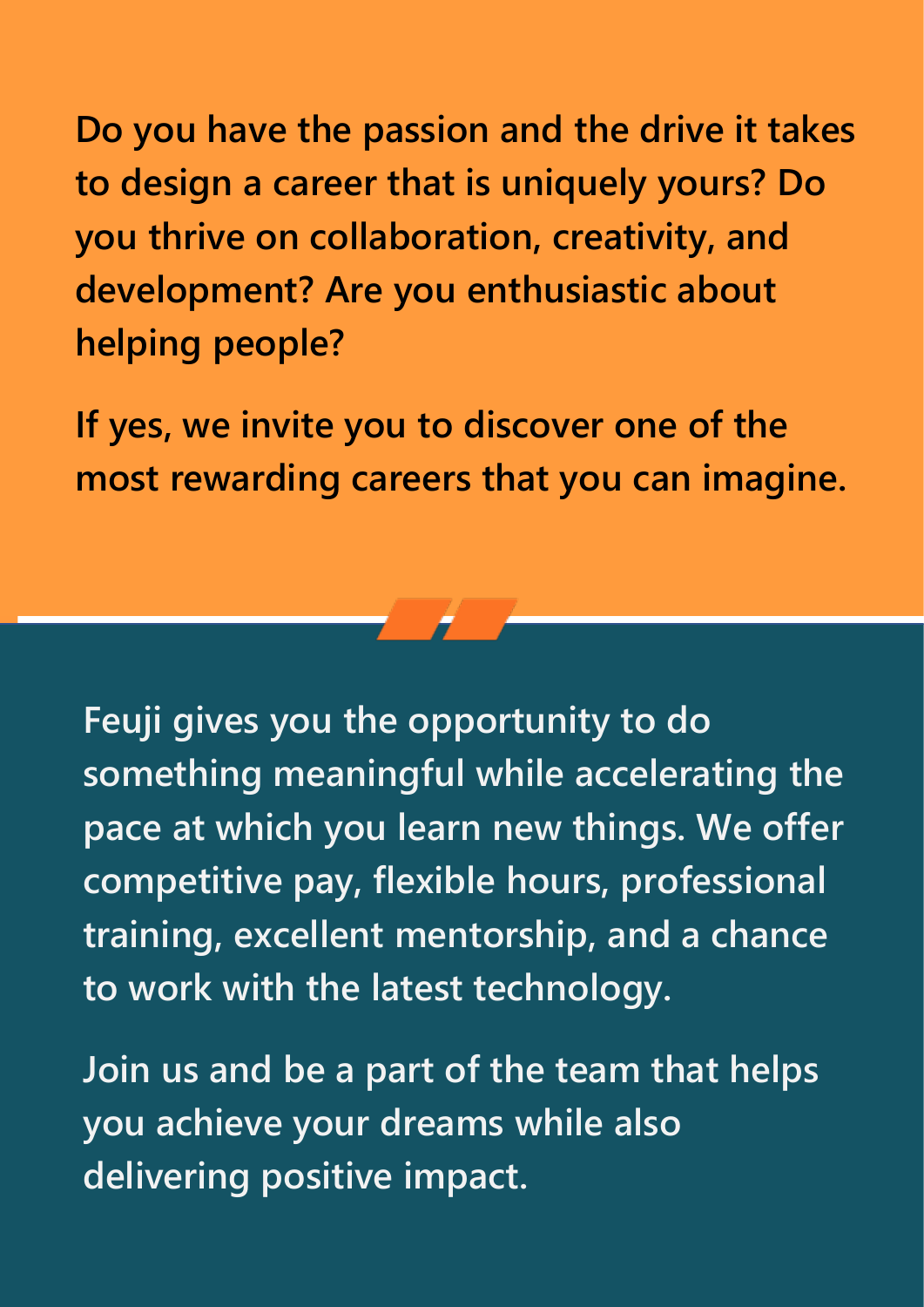## **An employer you can count on**

Feuji believes in applying the right mix of technology and strategy to solve customer problems. We are committed to providing solutions that delight our customers. For this, we hire exceptional talent who can focus on what matters, and help clients meet their needs. We also believe in walking the talk, and only make promises that we can keep. Integrity is Feuji's badge of honor and is something we expect from every Feujian.

## **Where employees are happy, every day**

Did you know that Feuji has a "Chief Happiness Officer"? That is how important the happiness of our employees is to us. We offer work-life balance and flexibility to all our employees. Feuji is an equal opportunity employer. We offer a progressive work environment, which is full of energy, enthusiasm, and excitement.

Our fun and friendly work culture and employee recognition programs create happy employees who perform at impressive levels. We want to make sure our employees are spending time with family, celebrating their successes, and getting enough rest. We respect the personal time of our teams and encourage switching off on weekends.

## **A place where passion meets growth**

Feuji's open work culture gives you the opportunities to gain experience professionally and personally. We give you the opportunity to up-skill as well as cross-skill yourself by exploring various domains. Our employees get exposure to the latest technologies and challenging projects which hone their knowledge, competence, expertise, and abilities. And in the process, together, we create remarkable customer experiences that generate delight.

#### **Where simple is the new smart**

Unlike others, we invest discipline and thought into making things simple and focusing on what really matters. Keeping it simple transcends through our work as well as our organizational structure. As a flat organization, our employees have easier access to the leadership. Our leaders value humility and support employees as they explore and grow, providing mentorship, tangible professional support, and emotional support.

## **Celebrating inclusion and diversity**

We make a conscious effort to ensure a respectful and productive workplace. To achieve that, we strive toward building an inclusive environment for all employees. We ensure that every employee feels respected, at ease, and safe in their work environments. We embrace a wide spectrum of individuals' distinctive characteristics and attributions like ethnicity, gender, age, caste, culture, and disability. By inculcating a culture of diversity, we give an opportunity to our employees to value individual differences and learn from different perspectives to achieve success.